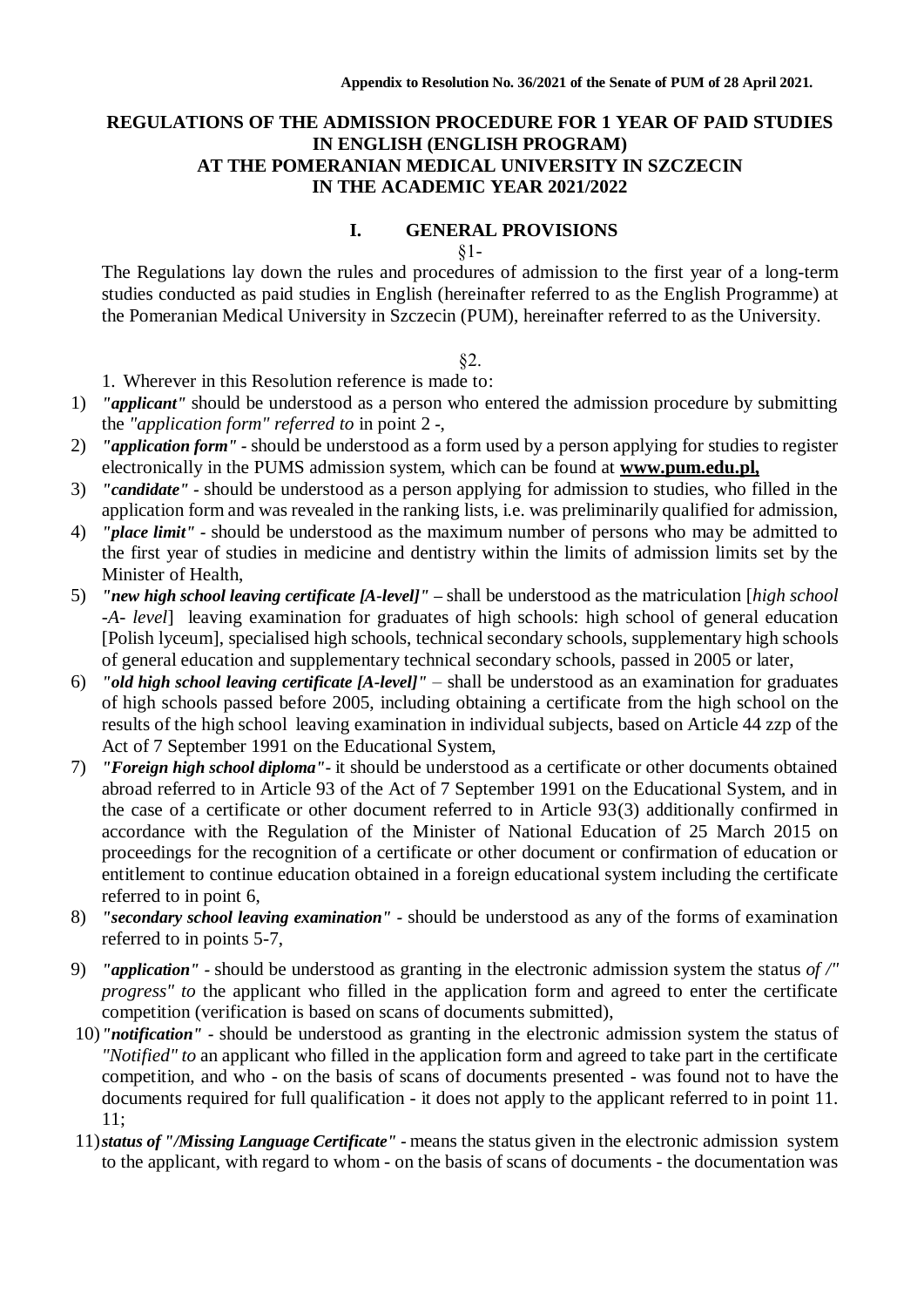found to be complete except for the certificate of knowledge of the English language;

- 12)*/Not Qualified status -* means the status given in the electronic admission system to an applicant who has submitted incomplete or inadequate documentation for the admission procedure;
- 13)*status of /Positive feedback"* should be understood as the status given in the electronic admission system to the applicant who submitted complete and adequate documentation for the admission procedure;
- 14)*"conditional enrollment" -* means the assignment of the status of *"Conditional enrolment" to* a candidate in the electronic admission system, resulting in a 7-day deadline for confirmation of acceptance of a place and an individual deadline for delivery of documents in accordance with the Admission Committee Work Calendar,
- 15)*"wait list –* should be understood as a list of candidates who fulfil the conditions for admission but, due to the limitation of places and on the basis of their grades, were not initially admitted; such candidates are given the status *"Wait list"* in the electronic admission system,
- 16)*"Refusal of admission"*  means the assignment of the status *"Failed"* to a candidate in the electronic admission system:
- a) who did not comply with the time limit for acknowledgement of receipt of the notice of initial reception or
- b) who did not respect the deadline for submitting the original documents or other missing documents, including the language certificate, or
- c) who has not been admitted due to a lack of places in a given field of study or
- d) in respect of which discrepancies have been found between the content of the documents submitted and the data contained in the application form,
- 17) *" Faculty Admission Committee Work Calendar " -* should be understood as a document specifying the deadlines of the admission process,
- 18) *"University/PUM" -* should be understood as the Pomeranian Medical University in Szczecin,
- 2. Whenever these Regulations refer to the obligation to submit documents by a specified deadline, in order to **meet the deadline it is necessary that the documents are received** by the Dean**'**s Office of the Faculty of Medicine and Dentistry of the Pomeranian University of Medicine.
- 3. Documents submitted in the admission procedure issued in a language other than Polish or English should be translated into Polish or English by a sworn translator.

#### **I. Admission Committees**

*Procedure and tasks of Admission Committees.*

#### §3.

1. The admnission process is conducted by Faculty Admission Committees for the English-language Programme (hereafter, WKR) appointed by the Dean. The WKR is chaired by the Deputy Dean of the Faculty of Medicine and Dentistry at PUM.

2. In particular, the WKR tasks include:

- 1) conducting the qualifying process, including the preparation of documents related to the admission procedure for a given academic year;
	- 2) correspondence between a candidate and the University;
- 3) taking a decision on the final determination of the limit of admissions for a given year, as referred to in § 11(5);
- 4) setting individual deadlines in the admission procedure;
- 5) uploading information on the qualification procedure in the admission system.
- 3. The final lists of persons admitted to the first year of studies are approved by the Chairpersons of the WKR on the basis of the applicable admission regulations.
	- 4. The Rector supervises the admission procedure.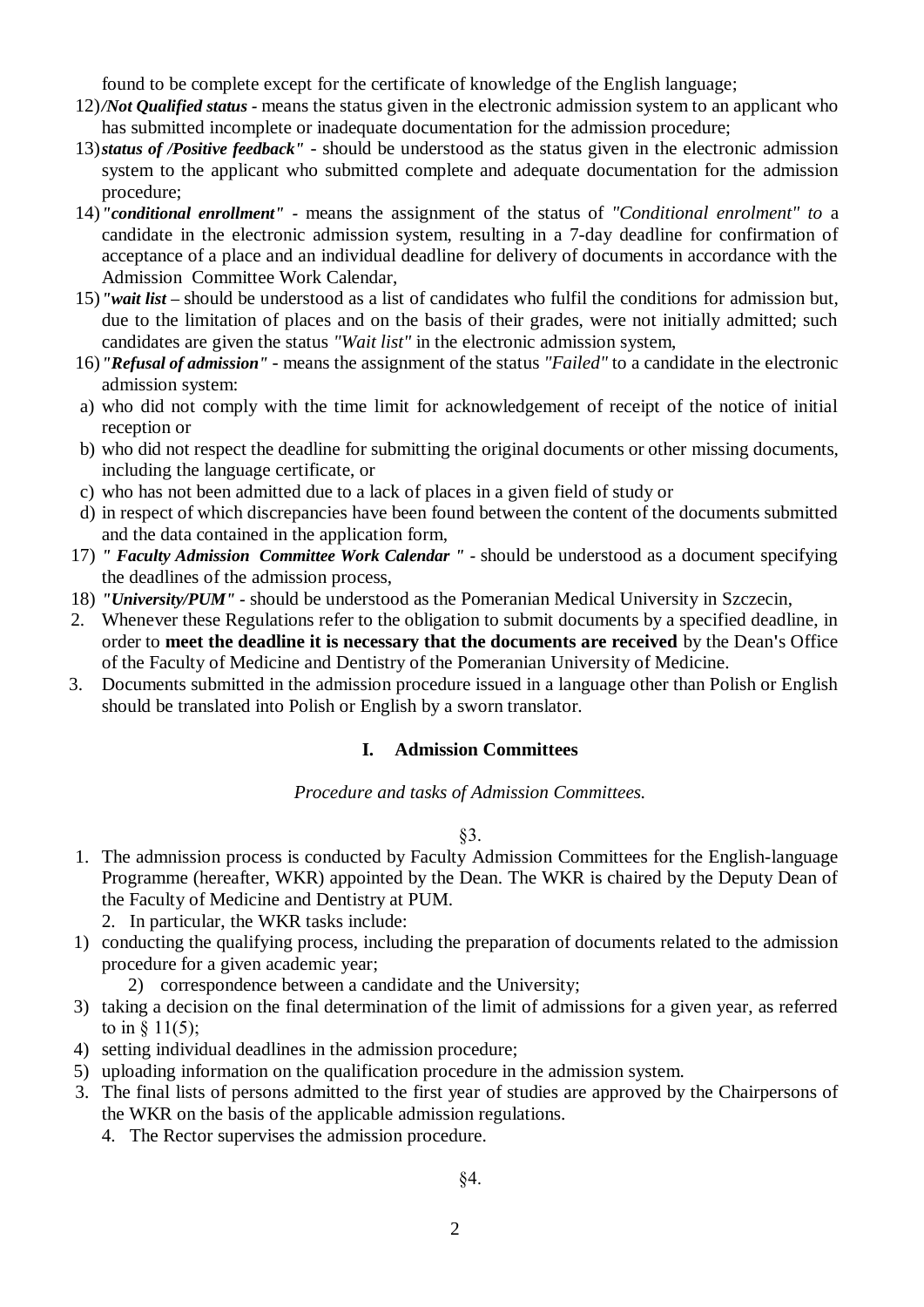The WKR is serviced by the staff of the Dean's Office of the Faculty of Medicine and Dentistry of PUM.

## **III. Admission Qualification procedure**

§5.

- 1. The admission procedure comprises a preliminary admission procedure, known as the qualification procedure, and the actual admission procedure.
- 2. The qualification procedure begins on 10 May 2021 and ends on 26 July 2021.
- 3. The qualification procedure includes:
- 1) sending an application through the PUM admission system, using the application form at **[www.pum.edu.pl,](http://www.pum.edu.pl/)**
- 2) submission of the electronic documentation required and specified in these Regulations,
- 3) receiving the status of a Positive Feedback by a candidate on the basis of grades obtained in biology, chemistry, physics or mathematics,
- 4) entering of a candidate on the ranking list takes place within 7 days after the completion of the admission procedure,
- 5) qualification for admission or non-qualification for admission shall be determined within the time limits laid down in the WKR work calendar.
- 4. A candidate may **simultaneously apply** for admission to a medical programme (English Program) and a dental programme (English Program).
- 5. An applicant cannot simultaneously apply to the English Program and the Asklepios Program for admission to the medical faculty.
- 6. A candidate who applies for admission to more than one fields of study is obliged to indicate which field of study is a priority when registering online. In the case of possibility of admission to both chosen fields of study, a candidate will receive a decision of admission only to the field of study marked as a priority.
- 7. A candidate who has been qualified for admission, but due to the limitation of places has not been admitted to any of the fields of study for which he/she applied, the University may offer admission to another field of study or another programme on the condition that the admission requirements for that field of study or programme are met.

## *Conditions for participation in the selection procedure*

§6.

- 1. A person may be admitted to the qualification procedure who:
	- 1) holds or will hold within 3 months of the start of admission:
- a) a high school leaving certificate [*A-level*] issued in the Republic of Poland or a high school leaving certificate and a certificate confirming the results of the high school leaving examination in individual subjects referred to in the regulations on the education system.
- b) certificate, other document or diploma referred to in art. 93 sec. 1 of the Act of 7 September 1991 on the Educational System, i.e:
- a certificate and other document issued by a school or educational establishment of a Member State of the European Union, a Member State of the Organisation for Economic Co-operation and Development (OECD), a Member State of the European Free Trade Association (EFTA) - party to the Agreement on the European Economic Area, entitling the holder to apply for admission to higher education studies in these countries;
- IB (International Baccalaureate) diploma awarded by the International Baccalaureate Organization in Geneva;
- the EB (European Baccalaureate) diploma awarded by the European Schools in accordance with the Convention on the Statute of the European Schools drawn up in Luxembourg on 21 June 1994.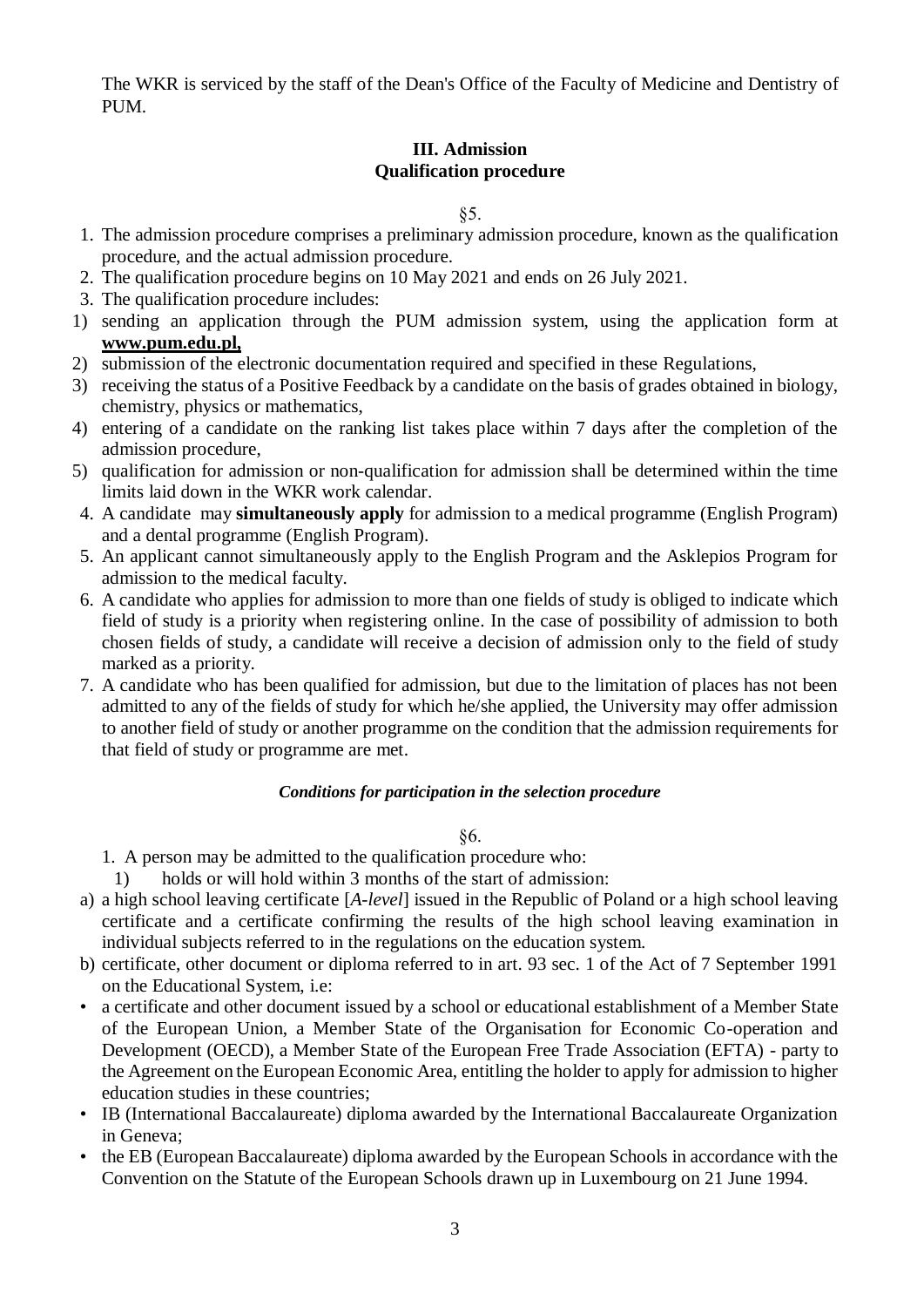- c) a certificate or any other document recognized in the Republic of Poland as a document entitling to apply for admission to higher education studies pursuant to art. 93 sec. 3 of the Act of 7 September 1991 on the Educational System,
- d) a certificate or other document deemed to be equivalent to the Polish high school leaving certificate under the legislation in force until 31 March 2015.
- e) a certificate or diploma recognised in the Republic of Poland as a document entitling the holder to apply for admission to university studies in accordance with a bilateral agreement on the mutual recognition of education;
- 2) completed and submitted the application form on time by registering in the admission system and selecting the relevant field of study /programme;
- 3) attached legible scans (full set) of the documents required in the proceedings, i.e.-'
	- a) a scan of **the original** high school leaving certificate [*A-level*](Polish or foreign) or the IB Official Transcript or any other legally acceptable document confirming the final grades anticipated, issued by the educational institution which the candidate attended, subject to paragraph 2,
	- b) if a grading scale is not on the high school leaving certificate or other document, a scan of the **original grading** scale approved by the school, board of education or other competent authority in the country concerned,
	- c) a scan of **the original** *Eligibility declaration from the* country in which the Leaving Certificate was issued (if applicable, whenever requested by the WKR),
	- d) scanned **translations of the** documents referred to in points a-c, if they were issued in a language other than Polish or English,
	- e) a scan of a candidate's passport **photo**,
	- f) a scan of the original, a copy or a notarised copy of the **proof of English language skills** referred to in Article 9(7),
	- g) a scan of a document confirming that the admission **fee has been paid,**
	- h) a scan of the document/certificate of the additional course with the grading scale used (if applicable),
	- i) a scan of the BMAT exam passed (if applicable),
	- 4. paid the admission fee by the deadline.
	- 2. The right to submit a certificate of predicted final grades, referred to in paragraph 1, point 3, letter a, is granted only to a candidate who finishes education in the same year in which he/she registers in the admission system.
	- 3. All certificates documenting the grades obtained in the required subjects (biology, physics, chemistry, mathematics) must be stamped and signed by the school or institution which issues them, **or they will not be taken into account in the admission process.**
	- 4. An applicant shall bear the consequences of incorrect or incomplete completion of the electronic application form, of failure to complete it or to provide false information, of attaching illegible documents and/or scans, and of failure to submit the application in the online admission system.
	- 5. The University is not responsible for difficulties or inability to register or make changes to the electronic application form, for reasons beyond the University's control.

#### §7.

- 1. The following rules apply to the qualification procedure:
- 1) a candidate must show a positive grade in two out of four subjects on his/her high school certificate, i.e.: biology, chemistry, physics, mathematics. **Only the two** subjects with the highest grades that meet the criteria defined in point 3 are **taken into consideration.**
- 2) Grades obtained by a candidate are converted into points according to the criteria set out in Appendix 1 to these Regulations. The number of points is the basis for placing the candidate on the ranking list referred to in § 11, in descending order.
- 3) A prerequisite for the recognition of grades in the subjects listed under point 1. 1 is subject to: passing a course in the aforementioned subjects in high school, provided that:
	- a) one of the selected subjects was taught at least at standard level or for at least 2 semesters, and the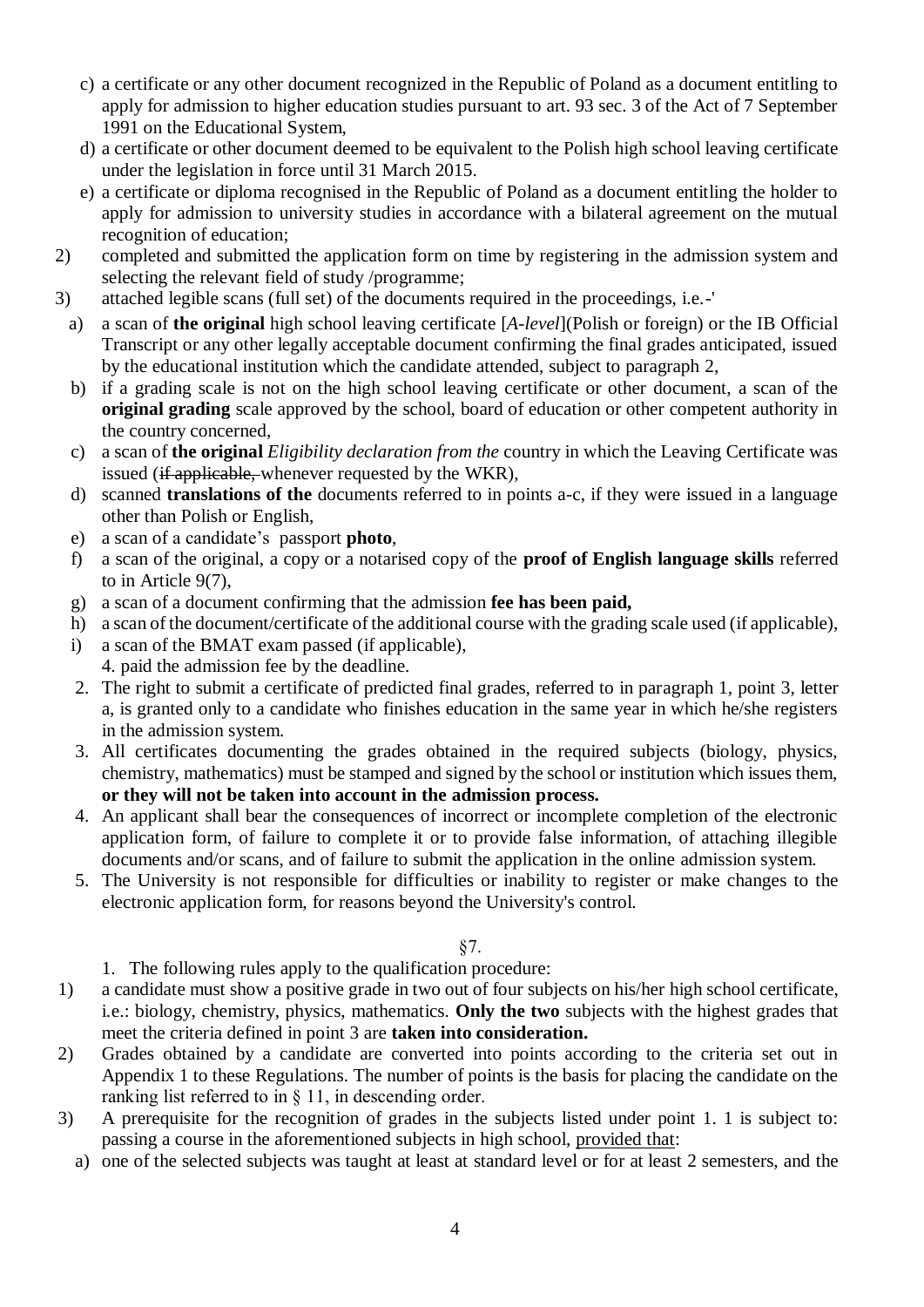other of the selected subjects was taught at extended level or for at least 4 semesters,

- b) a candidate has successfully passed these subjects. A passing grade is considered to be a pass grade for a subject in a given country,
- c) final grade for the subject will be taken into account at the standard and extended level respectively. The final grade is the examination grade, and if the subject has not ended with an examination, the annual grade or, if the annual grade is not shown, the grade from the last semester will be taken into account,
- 4) it is not allowed to calculate the average of different grades in one subject (e.g. average of several semesters, average of annual and exam grades, etc.),
- 5) in case the matriculation [*high school leaving*] certificate includes a subject which is a combination of more than one natural science subject, e.g. *Natural Sciences, Double Award Science (Science: Double Award),* Physics-Chemistry; Earth Sciences, the candidate should submit the curriculum for the subject upon request of the WKR.
- 6) in the event that a candidate's high school leaving certificate contains only one grade in the required subjects (i.e. chemistry, biology, physics or mathematics), he/she is deemed to be able to satisfy the requirements laid down in the above paragraphs, provided that he/she submits an additional document confirming the grades obtained in one of the other subjects (e.g. BMAT).
- 7) The WKR decides whether to include the documents referred to in points 5 and 6 in the admission procedure, taking into account their content and relevance to the requirements for admission to a given field of study.

§8.

- 1. The University, on the basis of the data contained in the application form and the scans of documents submitted, supplements the form with the grades appearing on the documents, verifies them and informs candidates online about the so-called positive feedback for studies or the need to supplement the application.
- 2. The University admission procedure ends when the ranking lists are closed. A candidate receives a number of qualifying points (N), where N is 1.0 maximum. The number of N points does not change during the admission procedure.
- 3. You will be notified of your conditional admission by the status of *"Conditional enrollment"* in the electronic admission system*.*
- 4. The candidate referred to in point 3 is obliged within 7 days to confirm (electronically) the receipt of the notification of conditional enrollment and to confirm enrolment at PUM, as well as to pay the fee for the preparatory courses and to download the login codes for the obligatory on-line course.
- 5. Within 30 days of the date of the acknowledgement of receipt of the notice of conditional enrollment, the candidate is obliged to provide the documents referred to in § 9. In justified cases, the WKR may extend this deadline at the candidate's request.
- 6. Failure to confirm receipt of the notification of conditional enrollment within the time limit referred to in point 4, failure to provide original documents within the time limit referred to in point 5, or other missing documents indicated by the University is considered a withdrawal of the application for admission (withdrawal of the application form) by the candidate. He/she is struck off the list of those conditionally admitted and excluded from further admission procedures for a given year.
- 7. In place of a candidate referred to in section 6 or a candidate who has resigned, the University may accept persons from a "wait list". The provision of sections 3-6 in relation to persons on the "wait list" shall apply accordingly.

#### *Admission procedure*

#### §9.

1. In order to be **admitted to** a particular field of study, a candidate must fulfil all the admission requirements, **including the submission of the following documents** required in the admission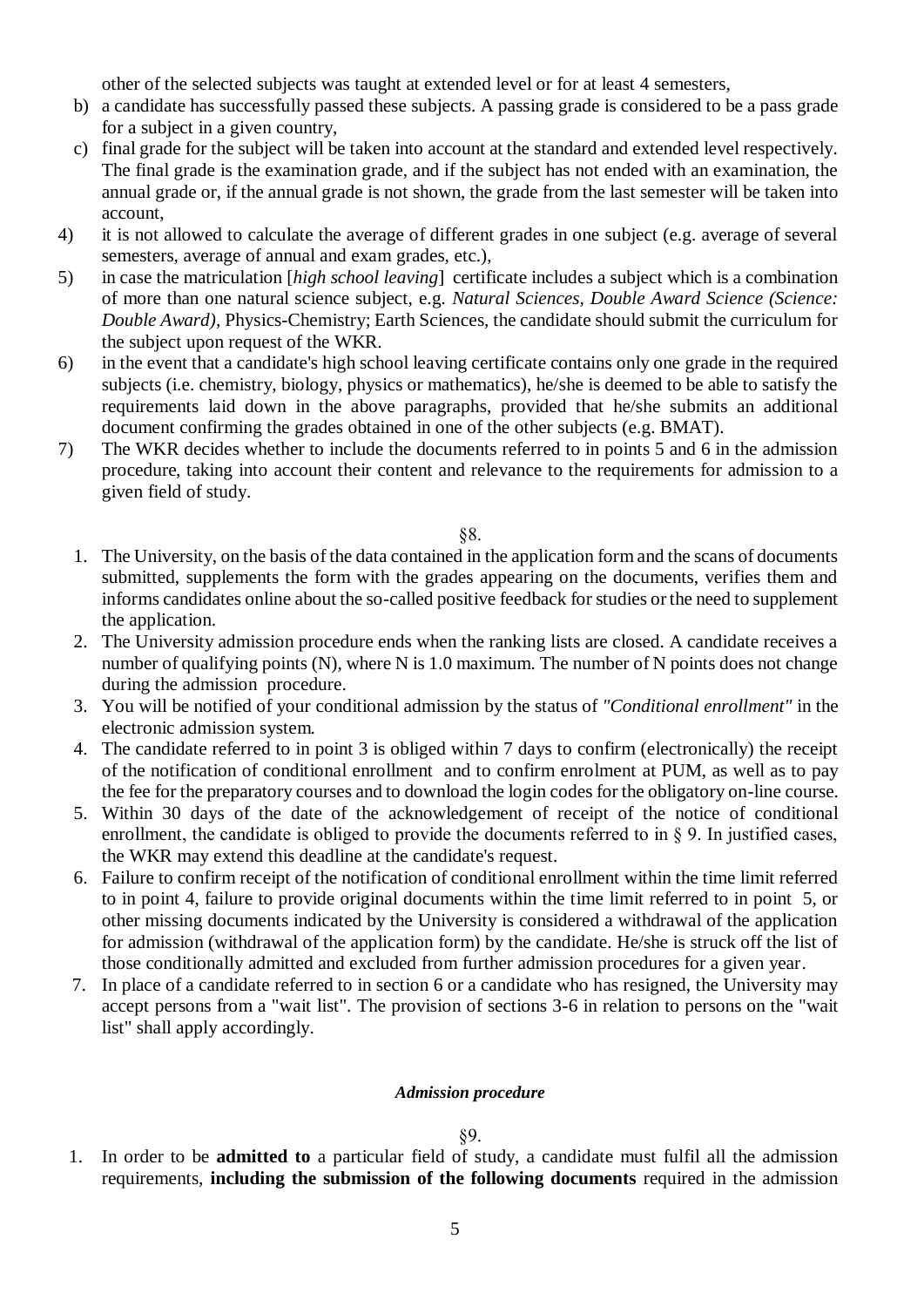procedure by the **deadline** set by the WKR for each individual candidate:

- 1) The **original** application form for admission to a particular field of study, signed on each page;
- 2) certificate, other document or diploma, referred to in § 6, item 1, point 1 (**original, duplicate** or **copy certified by a notary public),** while with regard to documents referred to in § 6, item 1, points c-d, additionally meeting the requirements referred to in  $\S$  10 1 letters c-d that additionally meet the requirements referred to in §10;
- 3) the **original** or **a notarised copy of the** *Eligibility declaration (*if applicable) of the country of issue of the matriculation certificate/certificate of higher education;
- 4) **original** or **a notarised copy of a** grading scale approved by the school, board of education or other authorised body in the country concerned (if applicable);
- 5) **original** certificate of additional course completed and passed (if applicable);
- 6) the **original** BMAT exam. It is acceptable to send the Cambridge Testing certificate (if applicable) electronically;
- 7) **an original or a copy,** or **a notarised copy, of a** document certifying that you have at **least a B2**  level of English (see Appendix 2 for a list of admission entitling documents). It is acceptable to submit TOEFLiBT certificates electronically by attaching the result in (PDF) format that was previously sent to the candidate by the ETS organisation;
- 8) **original** or **a copy of a** medical certificate/health certificate confirming your ability to take up studies in the given field of study (a form to be filled in by your general practitioner or occupational doctor is available on the PUMS website);
- 9) a **copy of the** evidence of the candidate's vaccination against hepatitis B, or a declaration of acceptance of the commitment to the above vaccination during the first academic year;
- 10) **2** passport **photos,** 3.5 x 4.5 cm (without headwear), legibly signed on the back (given name, surname and date of birth);
- 11) a **declaration of** having health insurance within the meaning of the Act of 27 August 2004 on health care services financed from public funds or a confirmation of coverage by an insurer of the costs of treatment in the territory of the Republic of Poland, and in the absence thereof, a **commitment to**  have the aforementioned insurance or confirmation of coverage of the costs of treatment during the period from the commencement of studies to their completion.
- 2. Copies of the documents referred to in paragraph 1(2), (3), (4) and (7) certified by the school (or other institution such as a post office or photocopy service) will not be taken into account.
- 3. You will receive a *Certificate of Enrollment* in the online system *(Certificate of Enrollment) with*  specific conditions to be fulfilled by the deadline indicated in the aforementioned certificate (if applicable).

§10.

- 1. The certificate or other document referred to in  $\frac{6(1)(1)(c)}{c}$  is subject to recognition on the basis of the Regulation of the Minister of National Education of 25 March 2015 on proceedings for recognition of a certificate or other document or confirmation of education or entitlement to continue education obtained in a foreign educational system. The obligation to carry out the above-mentioned proceedings must be fulfilled **by the** person admitted to the university no later than **the end of the winter semester 2021/2022.**
- 2. In the case of certificates or other documents referred to in  $\S6(1)(1)(d)$ , a certificate of recognition issued on the basis of the provisions of the Regulation of the Minister of National Education of 25 March 2015 on proceedings for recognition of a certificate or other document or confirmation of education or entitlement to continuation of education obtained in a foreign educational system must be presented
- 3. Certificates other than old high school leaving certificate or old high school leaving certificate, New Baccalaureate, IB and EB require authentication in the form of *Apostille* if the document was issued by an institution operating in the educational system of a country that is a party to the Hague Convention of 5 October 1961. (Journal of Laws of 2005, No. 112, item 938), or legalization/certification by a Polish diplomatic mission in the country where the certificate was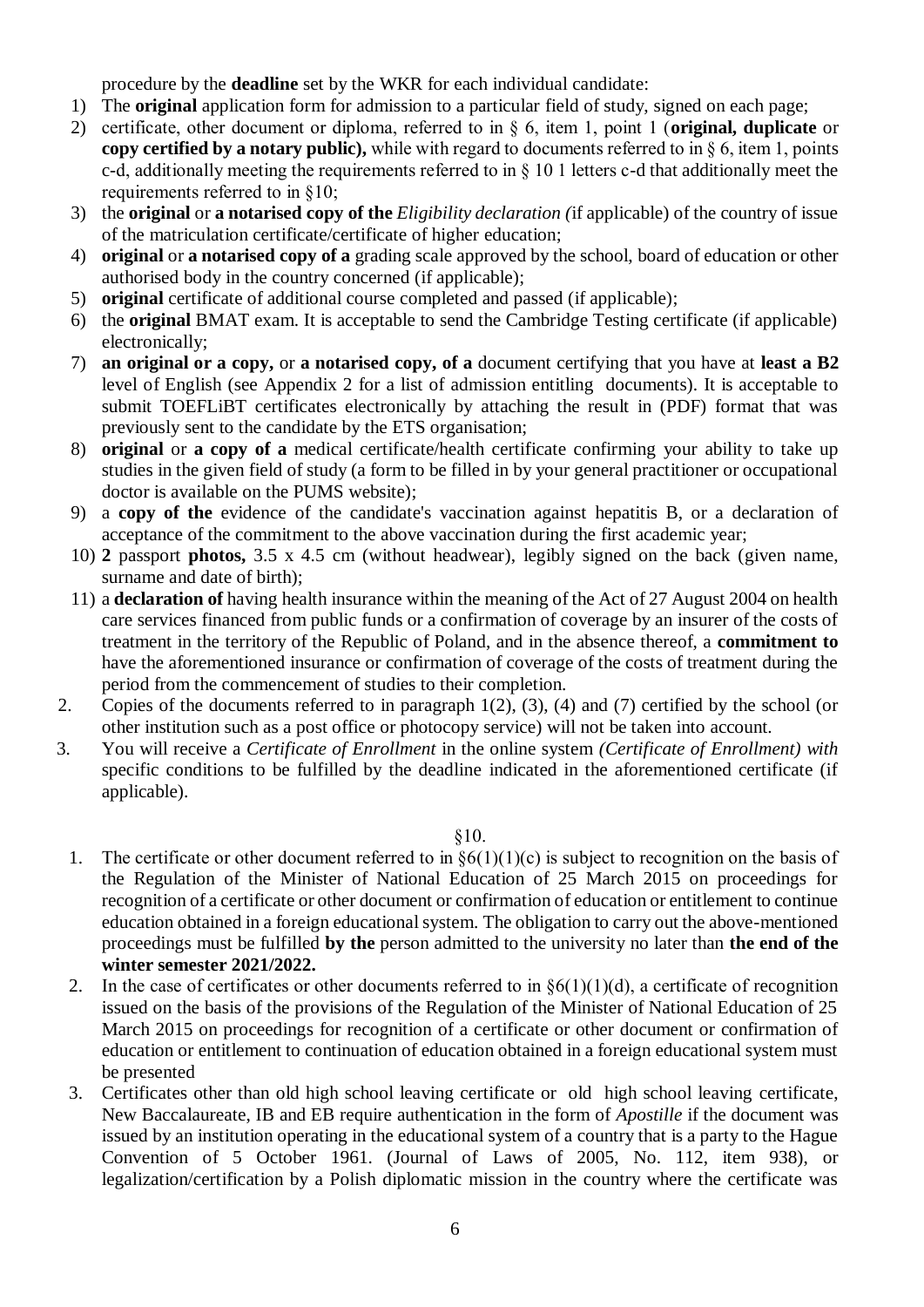issued. The candidate submits 1 copy of the high school leaving certificate, its copy or the original with *Apostille* or legalisation/authentication.

- 4. If there is no entry on the certificate obtained abroad stating the right to apply for admission to higher education in any type of higher education institution in the country in whose educational system the issuing institution operates, a confirmation of this right issued by the educational authorities of the country in whose educational system the certificate was issued or by the school or educational institution which issued the certificate *(Eligibility declaration)* must be attached.
- 5. Disclosure of discrepancies between the content of the documents submitted and the data contained in the application form results in removal from the list of conditionally admitted applicants, without the possibility of re-application for a given year.
- 6. The documents required for the admission procedure can be sent by post or submitted to the Dean's Office of the Faculty of Medicine and Dentistry of the PUMS on working days from 11:00 to 15:00 on the dates specified in the Regulations.
- 7. The University is not responsible for irregularities and delays related to the operation of the Polish Post and courier companies.

#### *Determination of the results of the admission procedure*

#### §11-

- 1. Candidates who obtain the next highest number of points during the admission procedure will be admitted to the studies, until the limit of admissions is reached.
- 2. Based on the results of the qualification procedure, a ranking list is created for a given field of study.
- 3. Based on the ranking list, the WKR assigns the following statuses to candidates in the PUM admission system:
	- a) Conditional enrollment,
	- b) Missing Language Certificate,
	- c) Wait list,
	- d) Failed.
- 4. If the number of candidates with equal number of points obtained in the admission procedure exceeds or fails to meet the limit set, the WKR may admit a larger or smaller number of candidates (with equal number of points) so that the final number of admissions deviates as little as possible from this limit, subject to points 5 and 6.
- 5. In the event that the number of applicants for a given field of study is lower than the determined limit of admissions, candidates from the "wait list" will be conditionally admitted to a given field of study, in the order resulting from the number of points they have obtained in accordance with Appendix 1 to these Regulations.
- 6. Admitting more candidates than the set limit depends on the teaching and organisational possibilities of the University. Decisions in this matter are made by the Chairperson of the WKR after agreement with the Dean and after the Rector's approval.
- 7. Precise deadlines for decisions on admission or non-admission, in accordance with the limit of places, will be made public in the form of " Faculty Admission Committee Work Calendar" on the website of the PUM English-language Programme admission system.
- 8. Final decisions on admission are issued by the WKR after the completion of admission activities for all qualified candidates.
- 9. It is permissible to carry out supplementary admission for a given field of study if, after the original admission date for a given field of study has been carried out, the admission limit is not exhausted, in the case of a medical field of study of 30%; in the case of a medical-dental field of study of 50% of the limit
- 10.This process shall be conducted in accordance with the procedure and rules set out in § 6 and 7.
- 11.The dates and justification for supplementary admissions shall be determined by the WKR and made public on the PUM website.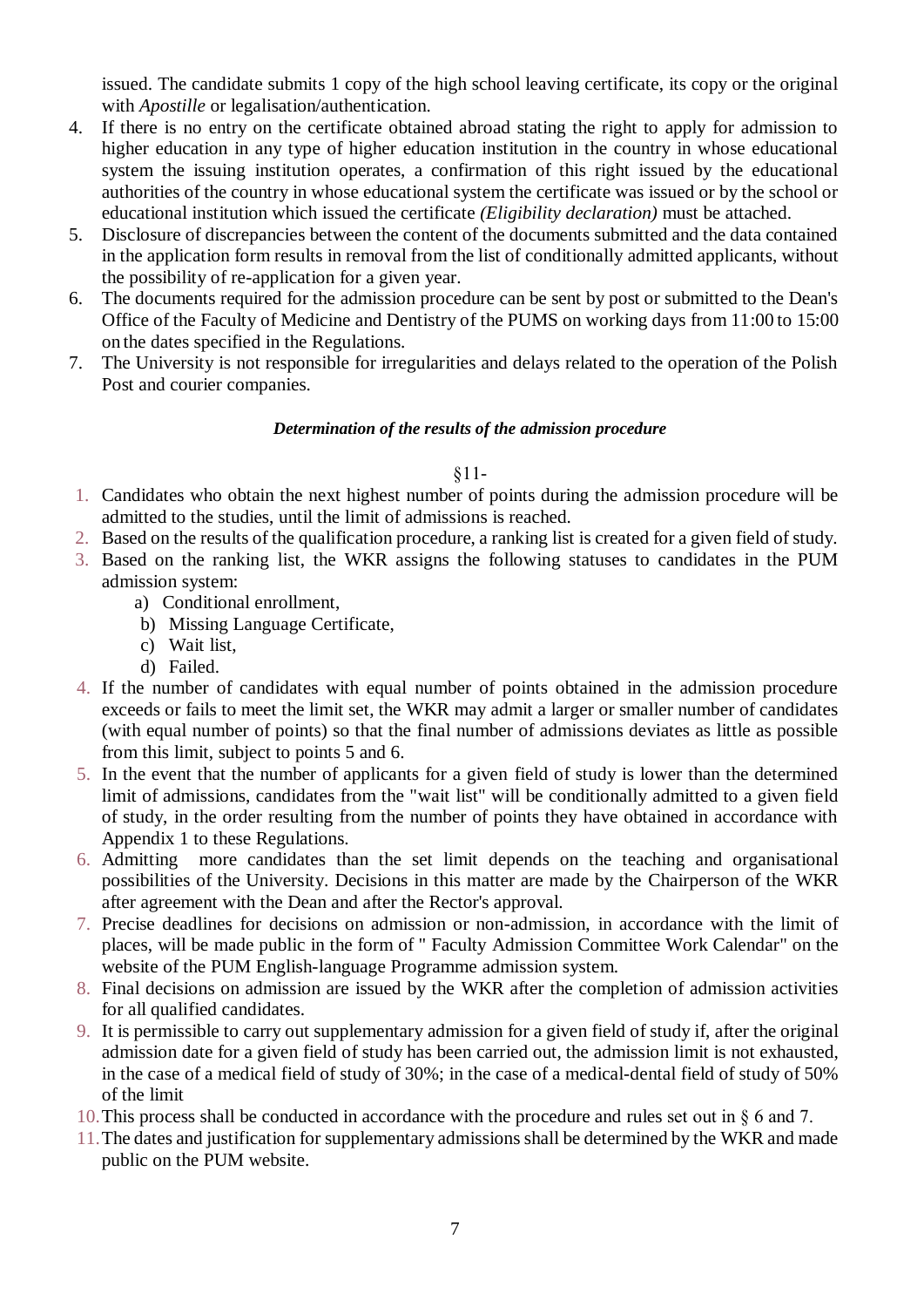- 1. The Dean's Office of the Faculty of Medicine and Dentistry at PUMS does not provide information about the results of the admission procedure by phone or e-mail, nor does it make a preliminary assessment of admission chances on the basis of e-mailed certificates. Applicants are required to keep track of the status of their application form by logging in to their account in the PUMS admission system.
- 2. In case of resignation from applying for admission to a given field of study, a written resignation should be submitted to the Dean's Office of the Faculty of Medicine and Dentistry of PUMS. It is acceptable to submit a resignation on-line or electronically.

#### *IV Final provisions*

#### §13.

Upon completion of the admission procedure, candidates are issued by the WKR with either an information on admission or a decision to non-admission.

§ 14.

The exact dates of the admission procedure will be determined by the WKR in the work calendar and will be made public on the website: http.7/www.pum.edu.pl/english/admissionsoffice/application-requirements

> *Prof. dr hab. Bogusław Machaliński Rector of PUMS President of the Senate*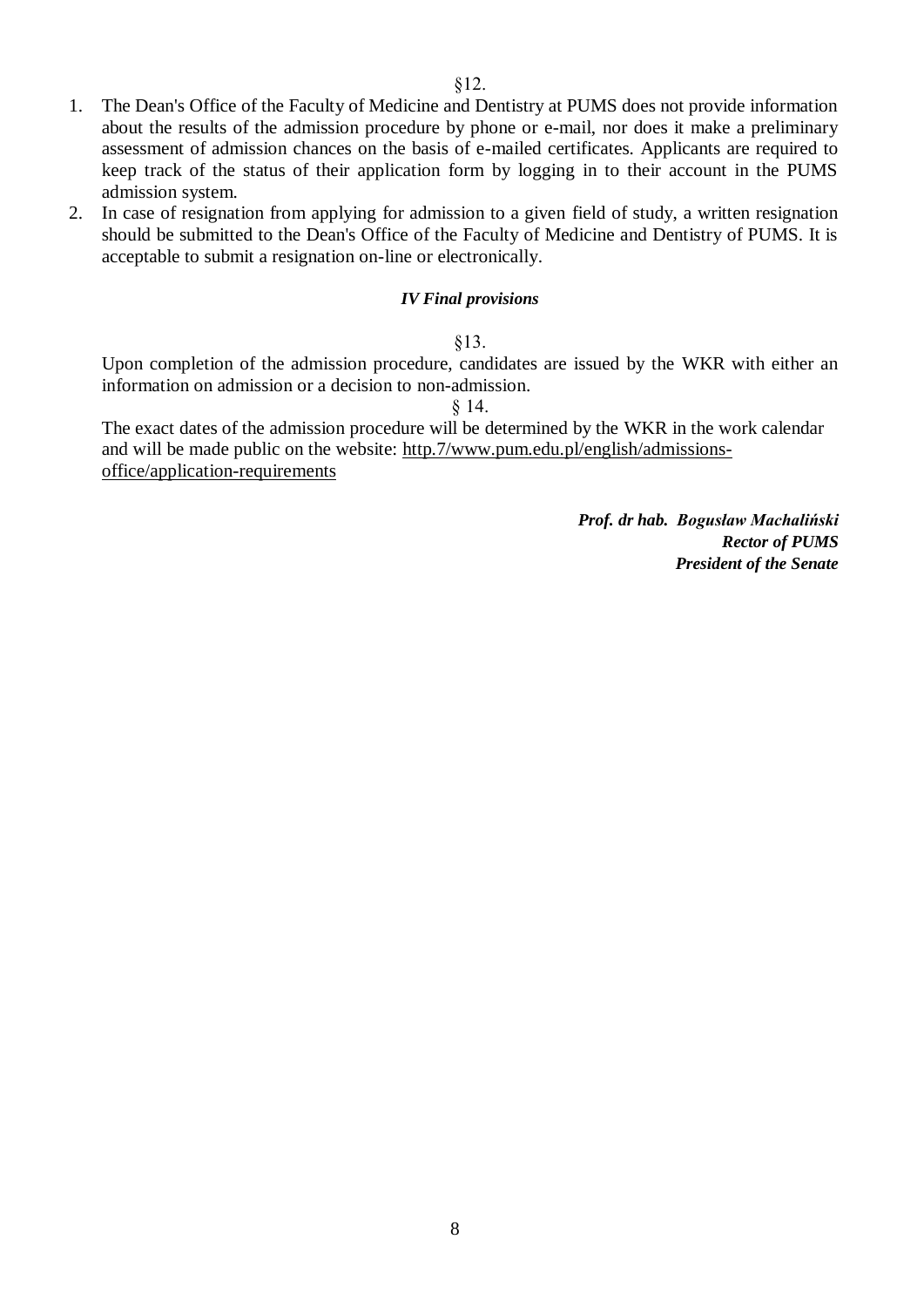Criteria for the conversion of grades into points for the ranking list

Required subjects: physics, chemistry, biology, mathematics The subject can be at standard or extended level

| level          | Option I - single<br>grading scale                                                                                                                                          | Option II - two<br>grading scales                                                                                                                                                                               | Option III - two<br>grading scales                                                               | Option IV - two<br>grading scales                                                                                      |
|----------------|-----------------------------------------------------------------------------------------------------------------------------------------------------------------------------|-----------------------------------------------------------------------------------------------------------------------------------------------------------------------------------------------------------------|--------------------------------------------------------------------------------------------------|------------------------------------------------------------------------------------------------------------------------|
|                |                                                                                                                                                                             |                                                                                                                                                                                                                 |                                                                                                  |                                                                                                                        |
| extended       | matriculation<br>[high school A level school A level<br>leaving] certificate leaving] certificate<br>subject taught for a subject taught for a<br>minimum of 4<br>semesters | matriculation [high BMAT exam<br>minimum of 4<br>semesters                                                                                                                                                      |                                                                                                  | two semesters of<br>higher education<br>in subjects related<br>to physics, biology<br>or chemistry                     |
| formula score  | al                                                                                                                                                                          | al                                                                                                                                                                                                              | $\mathbf c$                                                                                      | d                                                                                                                      |
| standard       | matriculation<br>certificate [high<br>school A level<br><i>leaving</i> subject<br>taught for a<br>minimum of 2<br>semesters                                                 | additional course<br>result in the form of <b>certificate</b> [high<br>a certificate or<br>attestation of<br>learning of the<br>subject and stating<br>the duration of the<br>course and the<br>number of hours | matriculation<br>school A level<br>leaving] subject<br>taught for a<br>minimum of 2<br>semesters | matriculation<br>certificate [high<br>school A level<br>leaving ] subject<br>taught for a<br>minimum of 2<br>semesters |
| formula score  | a2                                                                                                                                                                          | $\mathbf b$                                                                                                                                                                                                     | al or a2                                                                                         | al or a2                                                                                                               |
| <b>FORMULA</b> | $N = ([al : ml] +$<br>[a2:ml]/2                                                                                                                                             | $N = ( [al : ml] +$<br>$[b : m2]$ ) / 2                                                                                                                                                                         | $N = ( [c] + [alv a2 : N = ([d : m2] + [al$<br>ml] $)/2$                                         | $v$ <sub>a2</sub> :ml] $)/2$                                                                                           |

## **Option I**

**The number of points** is calculated on the basis of a single grading scale from the high school certificate according to the formula:

 $N= ([al: ml] + [a2: ml]) / 2$ 

(N) number of qualifying points = (al) grade in one of the required subjects taught at 4 semester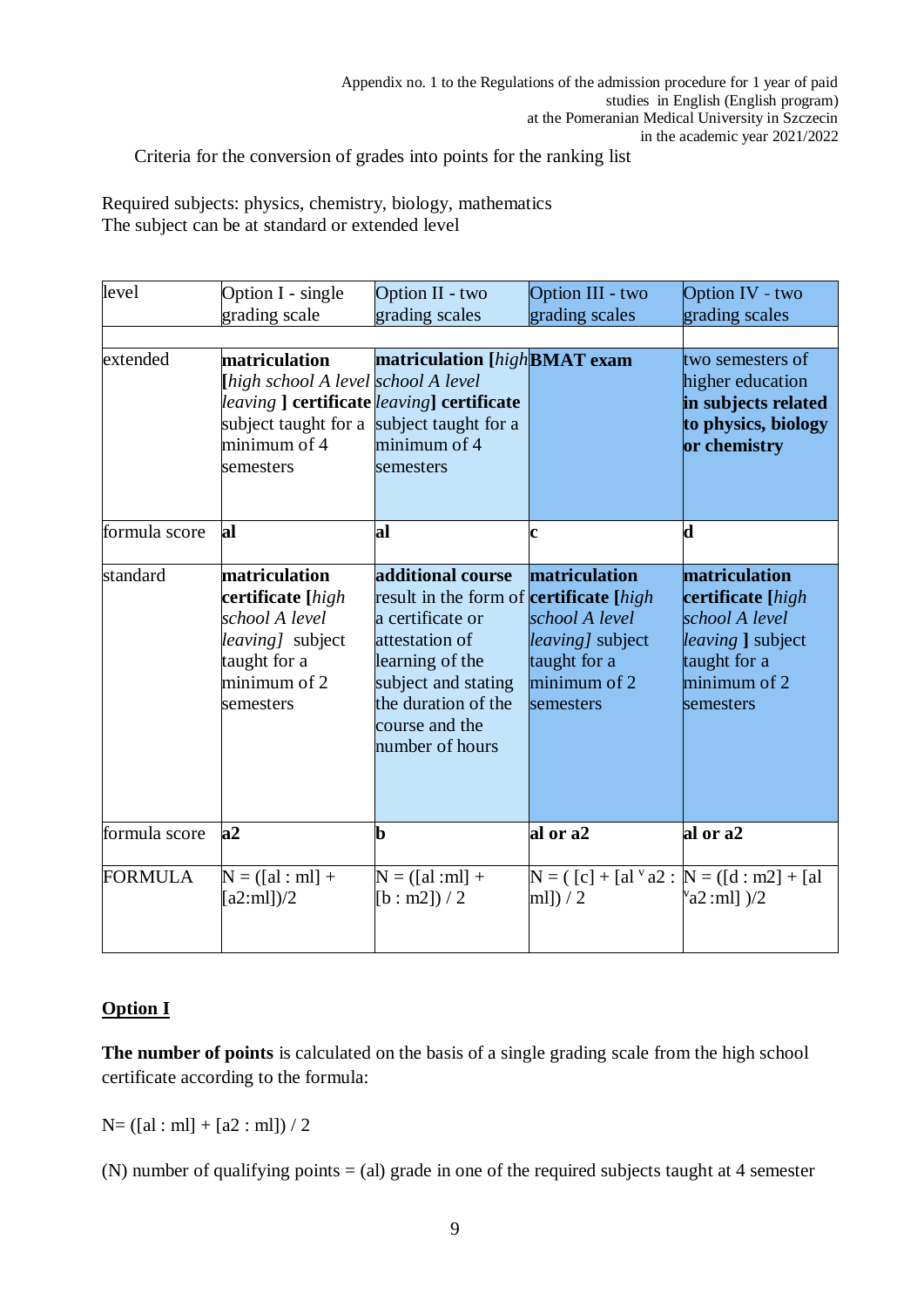level / (ml) maximum grade on the national grading scale

+ (a2) grade from a second (other than that shown in the formula above) taught at 2 or 4 semester level / (ml) maximum grade on the national grading scale / 2

N - number of qualifying points

al - final mark in the subject at extended level

a2 - final grade in subject at standard level

ml - maximum grade possible according to the national grading scale on the high school leaving certificate

# **Option II**

**The number of points is** calculated on the basis of two different grading scales, where the grade (al) from the high school certificate should be at the extended level according to the formula

(N) number of qualifying points  $=$  [ (al) grade in one of the required subjects taught at the 4 semester level / (ml) maximum grade on the country's grading scale]

+ [ (b) the final grade in the subject obtained through the additional course at a lower level or higher will be considered as the standard level / (m2) the maximum grade in the grading scale of the country in the additional course] / 2

 $N = ( [al : ml] + [b : m2]) / 2$ 

N - number of qualifying points

al - final mark in the subject at extended level

b - a final mark in a subject obtained through an additional course at a lower or higher level will be considered as a standard level

ml - maximum grade possible according to the national grading scale on the high school leaving certificate

m2 - maximum grade possible according to the grading scale of the country in the additional course

# **Option III**

**The number of points** is calculated on the basis of two different grading scales according to the formula:

(N) number of qualifying points = [ (c) BMAT exam grade converted into points according to the table]  $+$  [ (al or a2) grade from a second (other than the one shown above in the formula) taught at the 2 or 4 semester level / maximum grade on the baccalaureate [*high school leaving*] certificate on the national grading scale ] / 2

 $N = ( [c] + [alva2 : ml]) / 2$ 

N - number of qualifying points

c - grade for the BMAT exam expressed in points according to the table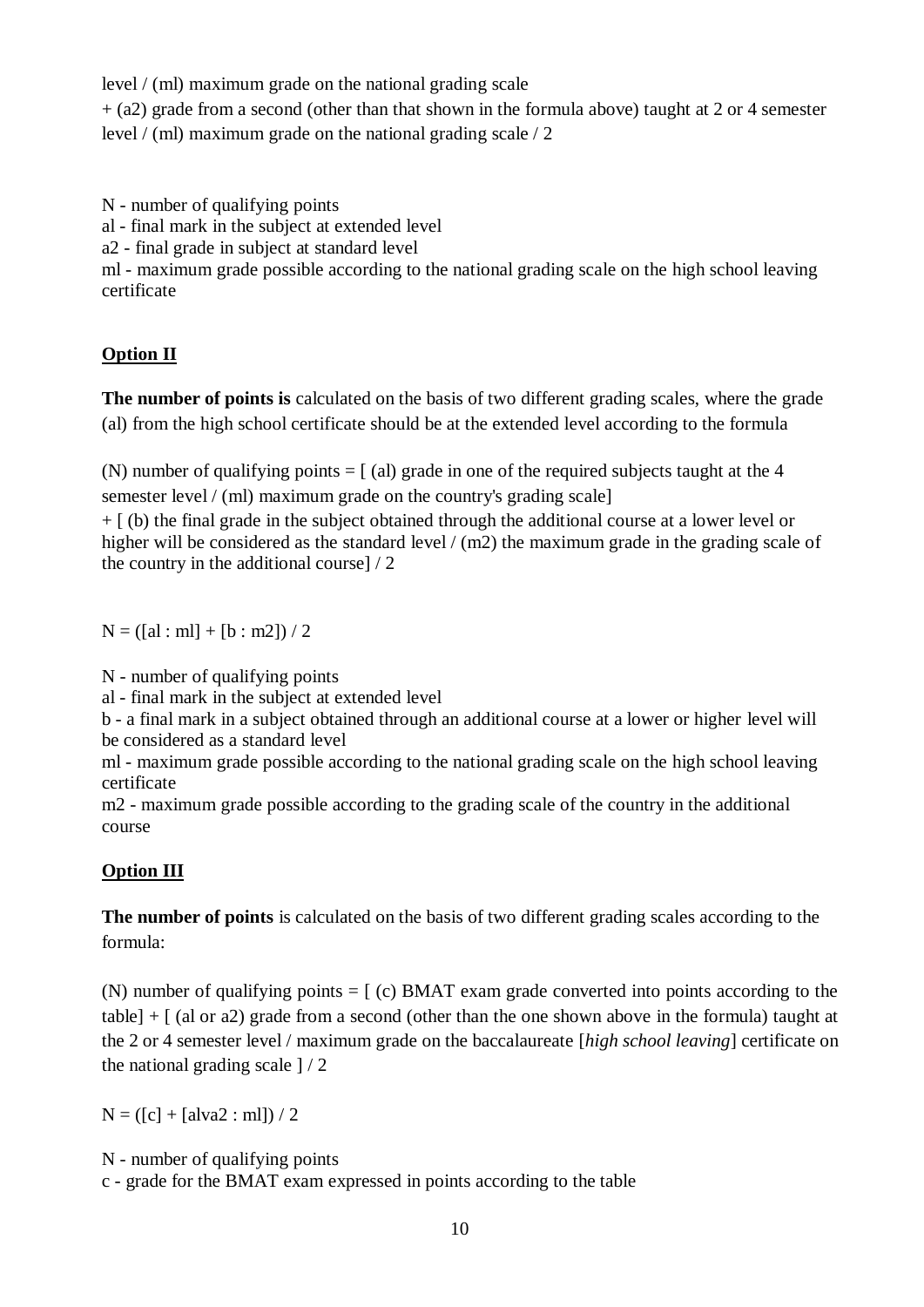| <b>BMAT</b> garde | points  |
|-------------------|---------|
| $1,0-1,5$         | 0,60    |
| $1,6-2,5$         | 0,65    |
| $2,6-3,5$         | 0,70    |
| $3,6-4,5$         | 0,75    |
| $4,6 - 5,5$       | 0,80    |
| $5,6-6,5$         | 0,85    |
| $6, 6 - 7, 5$     | 0,90    |
| $7,6 - 8,5$       | 0,95    |
| $8,6 - 9,0$       | $1{,}0$ |

al a2 - final grade in subject at lower or higher level

ml - maximum grade possible according to the national grading scale on the high school leaving certificate

# **Option IV**

**The number of points** is calculated on the basis of two different grading scales according to the formula:

number of points for ranking = [grade from supplement or course of study / maximum grade in m2 grading scale]  $+$  [(al or a2) grade from the second (other than that shown in the formula above) taught at least 2 semesters / maximum grade on the baccalaureate [*high school leaving*] certificate in the country's grading scale] / 2

 $N = (\text{[d:m2]} + \text{[alva2:m1]})/2$ 

N - number of qualifying points al a2 - final grade in subject at lower or higher level

d - a grade from a supplement or course of study

ml - maximum grade possible according to the national grading scale on the high school leaving certificate

m2 - maximum grade possible according to the grading scale of the respective university/college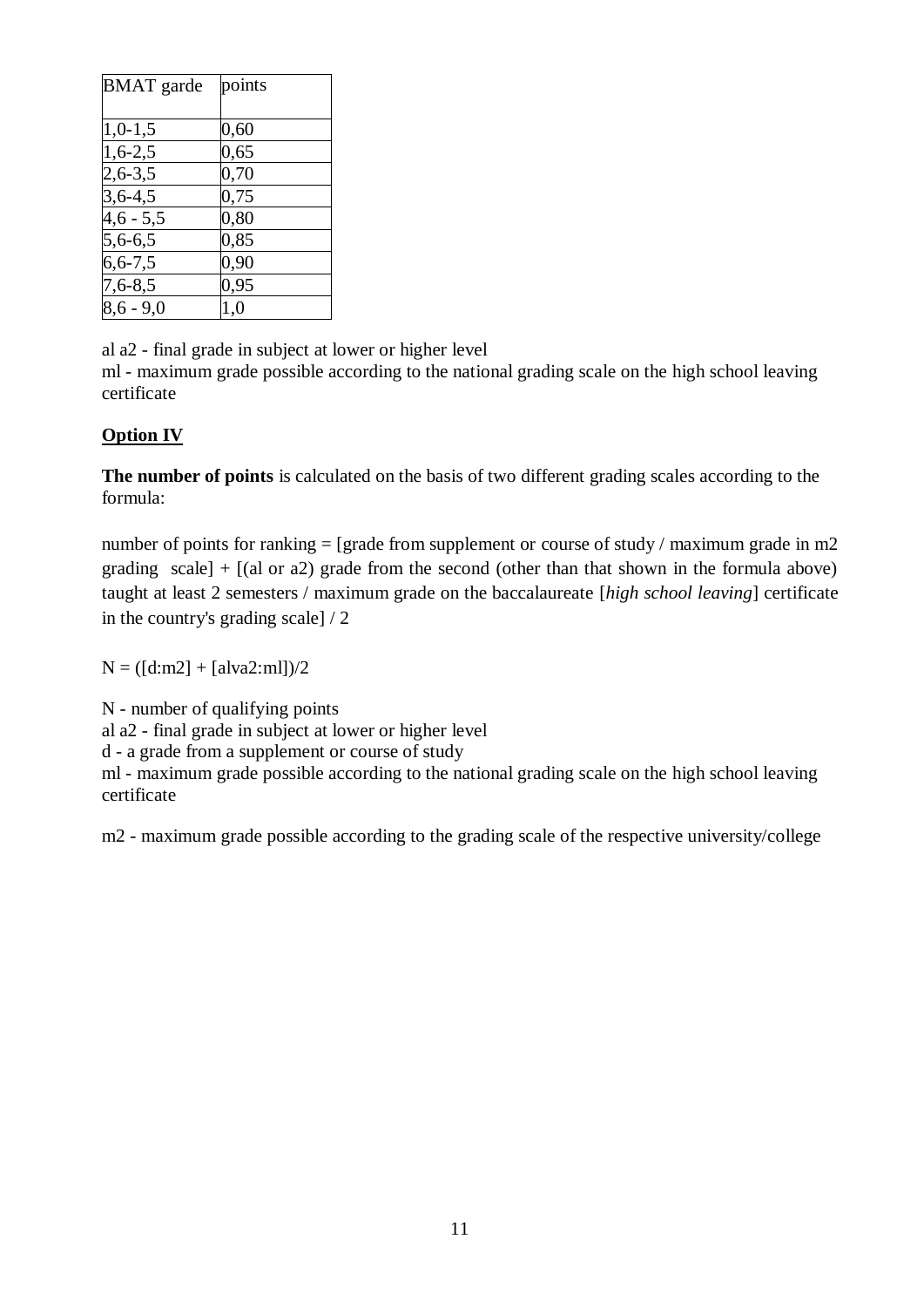# **RECOGNISED ENGLISH LANGUAGE QUALIFICATIONS**

- 1. Diplomas of completion:
	- a) a degree in foreign languages or applied linguistics;
- 2. Documentary evidence of a degree or diploma issued abroad the language of instruction of the institution providing the training shall be recognised.
- 3. A document confirming the completion of higher education studies or postgraduate studies conducted abroad or in the Republic of Poland - the language of instruction shall be recognised if the language of instruction was only a foreign language.
- 4. A document issued abroad recognised as equivalent to a high school leaving certificate the language of instruction is recognised.
	- 5. International Baccalaureate Diploma.
	- 6. European Baccalaureate Diploma.
- 7. The following certificates proving knowledge of foreign languages at a level of at least B2:
- 1) certificates issued by institutions associated in the Association of Language Testers in Europe (ALTE) - levels ALTE Level 3 (B2), ALTE Level 4 (Cl), ALTE Level 5 (C2), in particular certificates:
- (a) First Certificate in English (FCE), Certificate in Advanced English (CAE), Certificate of Proficiency in English (CPE), Business English Certificate (BEC) Vantage - at least Pass, Business English Certificate (BEC) Higher, Certificate in English for International Business and Trade (CEIBT);
	- 2) certificates from the following institutions:
- a) Educational Testing Service (ETS) in particular, certificates: Test of English as a Foreign Language (TOEFL) - at least 87 points in the Intemet-Based Test (iBT) version; Test of English as a Foreign Language (TOEFL) - at least 180 points in the Computer-Based Test (CBT) version supplemented by at least 50 points from the Test of Spoken English (TSE); Test of English as a Foreign Language (TOEFL) - at least 510 points in the Paper-Based Test (PBT) version supplemented by at least 3.5 points from the Test of Written English (TWE) and at least
- b) 50 points from Test of Spoken English (TSE); Test of English for International Communication (TOEIC) - at least 700 points;
- c) European Consortium for the Certificate of Attainment in Modem Languages (ECL);
- d) City & Guilds, City & Guilds Pitman Qualifications, Pitman Qualifications Institute in particular certificates: English for Speakers of Other Languages (ESOL) - First Class Pass at Intermediate Level, Higher Intermediate Level, Advanced Level; International English for Speakers of Other Languages (IESOL) - Communicator level, Expert level, Mastery level; City & Guilds Level 1 Certificate in ESOL International (reading, writing and listening) Communicator (B2) 500/1765/2; City & Guilds Level 2 Certificate in ESOL International (reading, writing and listening) Expert (Cl) 500/1766/4; City & Guilds Level 3 Certificate in ESOL International (reading, writing and listening) Mastery (C2) 500/1767/6; Spoken English Test (SET) for Business - Stage B 'Communicator' level,